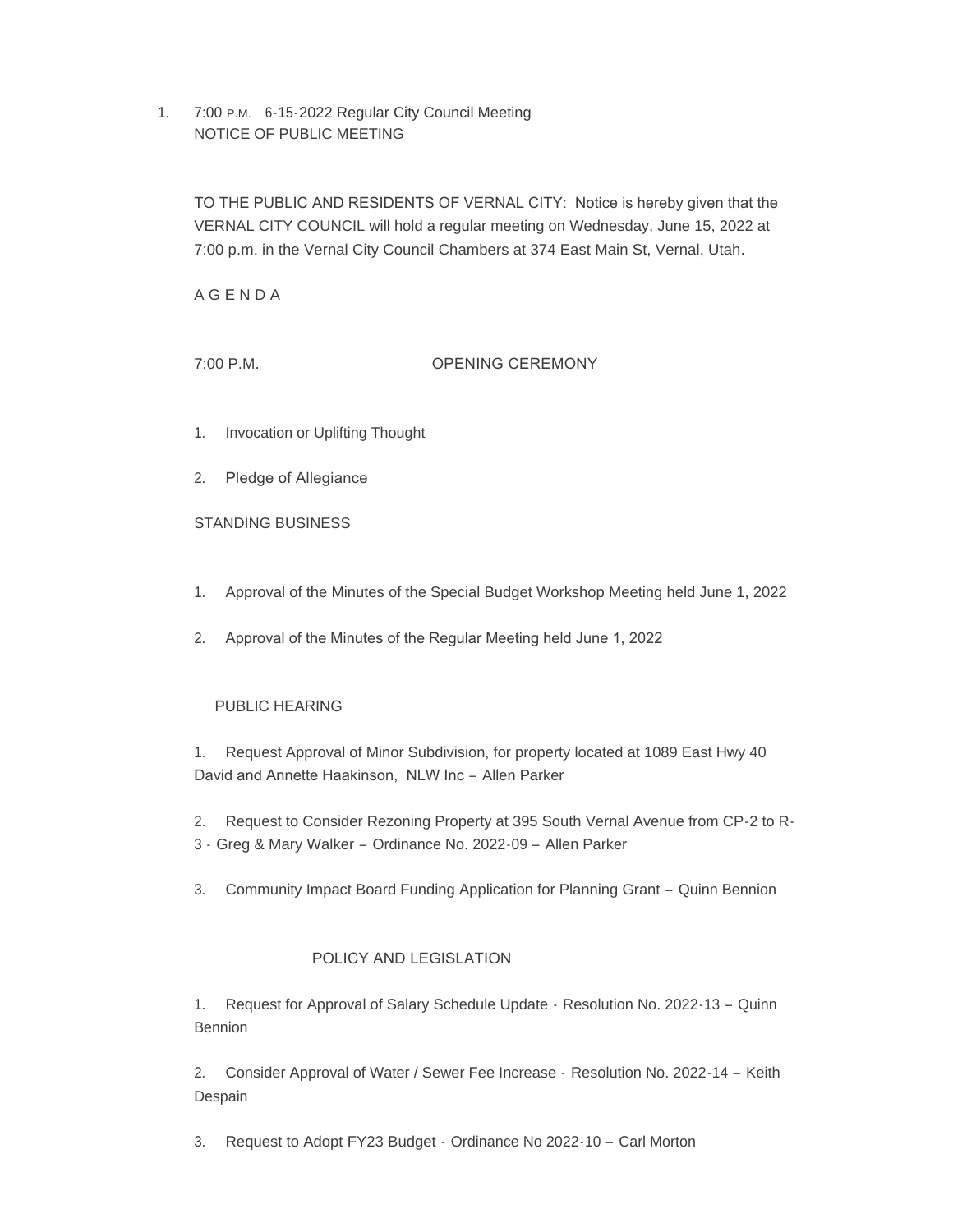4. Consider Approval of Notice of Award for 500 West Safe Sidewalk Project – Keith Despain

5. Discussion regarding the Safe Streets and Roads for All (SS4A) Grant Application – Keith Despain

6. Consider Approval of Software License & Support Contract with Pelorus Method - Carl Morton

7. Consider Approval of Agreement with Attorney for Defense Counsel Services - Allen Parker

8. Request to Amend the Vernal City Personnel Policies and Procedures Section 4.01.030 -Pay for Performance - Resolution No. 2022-12 – Quinn Bennion

9. Consider Approval of MOU for Construction and Maintenance of Pickleball Courts – Quinn Bennion

10. Discussion of Impact Fees - Allen Parker

## ADMINISTRATIVE REPORTS

## STAFF REPORTS

- 1. Accounts Payable Report
- 2. Building Permit Report
- 3. Business License Report
- 4. Investment Report
- 5. Justice Court Report
- 6. Sales Tax Report

### ADJOURN

### Documents: